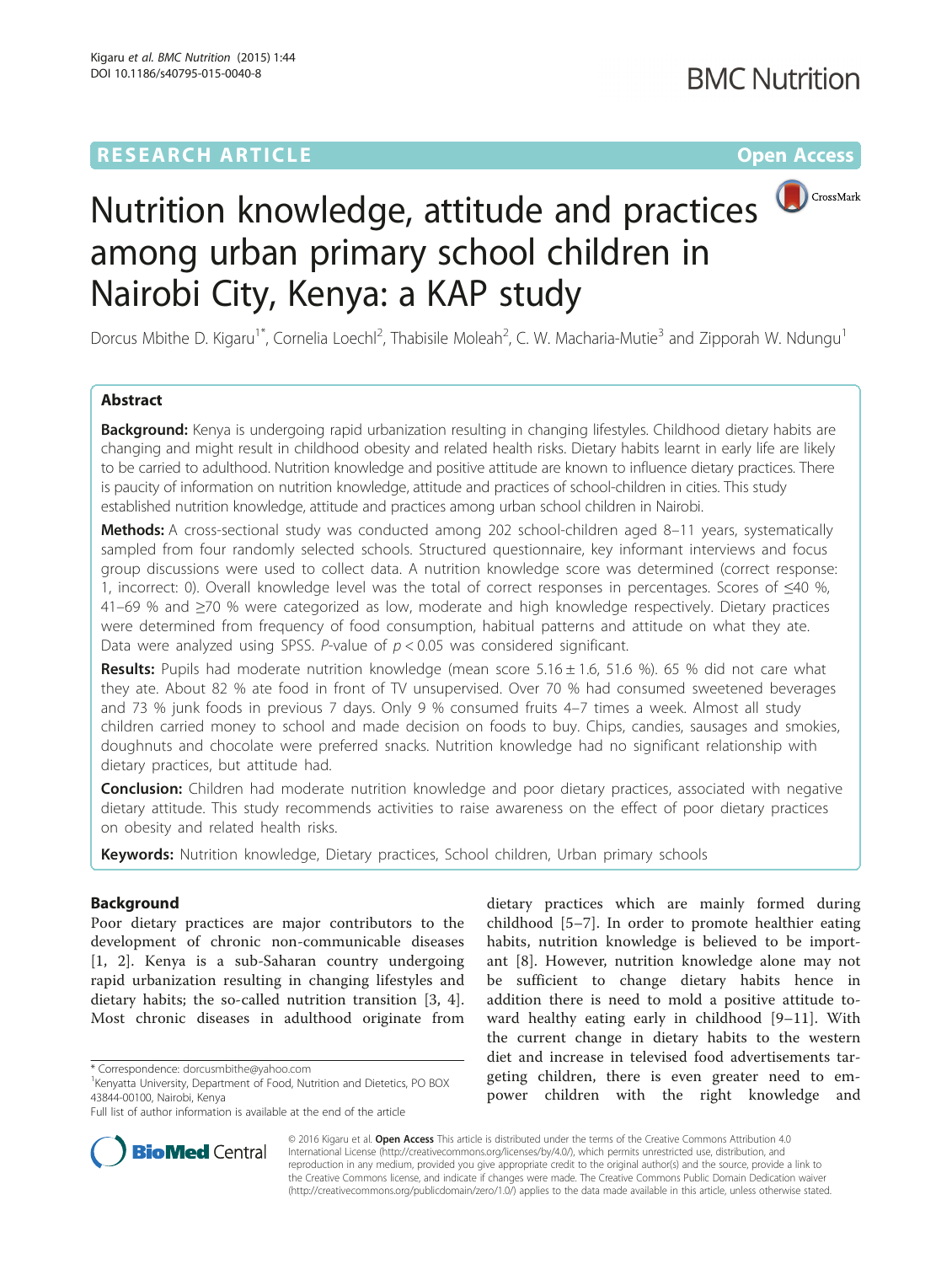attitudes for making proper food choices [[12\]](#page-7-0). School age children spend more time away from their parents thus, influence from friends and media further affect the formation and stabilization of their dietary practices [[13, 14\]](#page-7-0).

There is growing evidence suggesting that young children from developing countries are increasingly making unhealthy food choices especially due to lack of knowledge and wrong perception towards healthy foods [[11](#page-7-0), [15\]](#page-7-0). This is mainly because presently the concept of 'food' has changed from a means of nourishment to a marker of lifestyle and a source of pleasure as portrayed by media [[16\]](#page-7-0). A large proportion of televised food advertisements are of highly processed foods/convenient foods with, high caloric content, large amounts of fat and sugar, and with little or no micronutrient content [[14\]](#page-7-0). In addition, children in urban centres such as Nairobi, the capital city of Kenya have easy access to numerous fast food outlets, restaurants and supermarkets, and they are left to make decisions on what to eat [[17\]](#page-7-0). Therefore, to be able to overcome the emerging issue of obesity and overweight among children and related health risks, school children have to be empowered to make the right food choices by providing them with nutrition knowledge and changing their attitudes towards healthy eating. A larger study was conducted to assess nutritional status, including body composition, blood pressure, and physical activity levels, along with nutritional knowledge, attitude and dietary practices of school going children in four urban schools in Nairobi Kenya. This article presents the findings on the nutrition knowledge, practices and attitudes.

#### Methods

The study adopted a cross-sectional study design which was conducted among children aged 8–11 years from four randomly selected day public primary schools in Kasarani Sub-county in Nairobi city. The city was purposively selected due to rapid urbanization, transition in dietary practices and lifestyle. Kasarani sub-county was randomly selected. Four primary schools were randomly selected from 17 day public primary schools in the selected sub-county. Proportionate to size sampling was used to sample 202 children. At the school level stratified random sampling was used to select children from each age group 8 years, 9 years, 10 years and 11 years. A representation ratio of boys to girls as 1:1 was anticipated.

A structured questionnaire with a with figure-rating scale for girls (silhouettes) validated and widely used in other studies [\[18, 19\]](#page-7-0), a head teacher key informant interview (KII) guide and a focus group discussion (FGD) guide were used to collect data. All data

collection instruments were pretested in a fifth school that was not part of the main study. The questions were designed based on the research objectives of the larger study. The study pupils filled the questionnaires under the supervision of the researchers who ensured that all the children responded to the study questions. FGDs were conducted to get more information on knowledge, attitude and dietary practices of the children towards healthy eating. Two FGDs per school each comprising of 8 children were researcher facilitated. The research assistant recorded all the deliberations of the discussion. The researcher ensured that the selected venues were comfortable and free from disturbance. Deliberate efforts were made to ensure discussion questions followed each other as they appeared in the guide. To achieve a balanced discussion the facilitator moderated the discussions. The discussions took an average of one hour. Key informant interviews were held with the head teachers of the participating schools to get in depth information on the school environment in terms of promoting healthy dietary practices.

The level of nutrition knowledge was determined using 10 multiple choice questions concerning food, nutrition and healthy eating. For each question, a correct response was coded as 1 and an incorrect response as 0. The total score for every child was calculated from all correct responses with a maximum of 10. This was then converted to a percentage. Those who scored below 40 % were categorized as having low nutrition knowledge, 41-69 % moderate, and >70 % high nutrition knowledge which was predetermined before the study.

A food frequency questionnaire (FFQ) with foods arranged into 9 categories based on food grouping was used to assess dietary practices. A list of commonly available soft drinks and fast foods were provided for the children to indicate the frequency of consumption in the last seven days prior to the study [[20](#page-7-0)]. Total frequency of consumption of all sweetened drinks, fast foods and fruits was computed. Consumption of sweetened beverages, fruits and fast foods more than four times in a week was considered excess consumption while consumption of fruits less than four times in a week was considered inadequate intake as provided by Food and Nutrition Technical Assistance [[21\]](#page-7-0). In addition, eating habits like eating in front of the television (TV), eating with other family members, eating breakfast and sharing food in school with other children and presence of food vendors in the school were used to assess influence of home and school environment to children's dietary practices. To assess the attitude towards good dietary practices, the study children were asked whether they were concerned about what they ate.

Data were analysed using SPSS version 20 [\[22](#page-7-0), [23](#page-7-0)]. Pearson product moment correlation and chi-square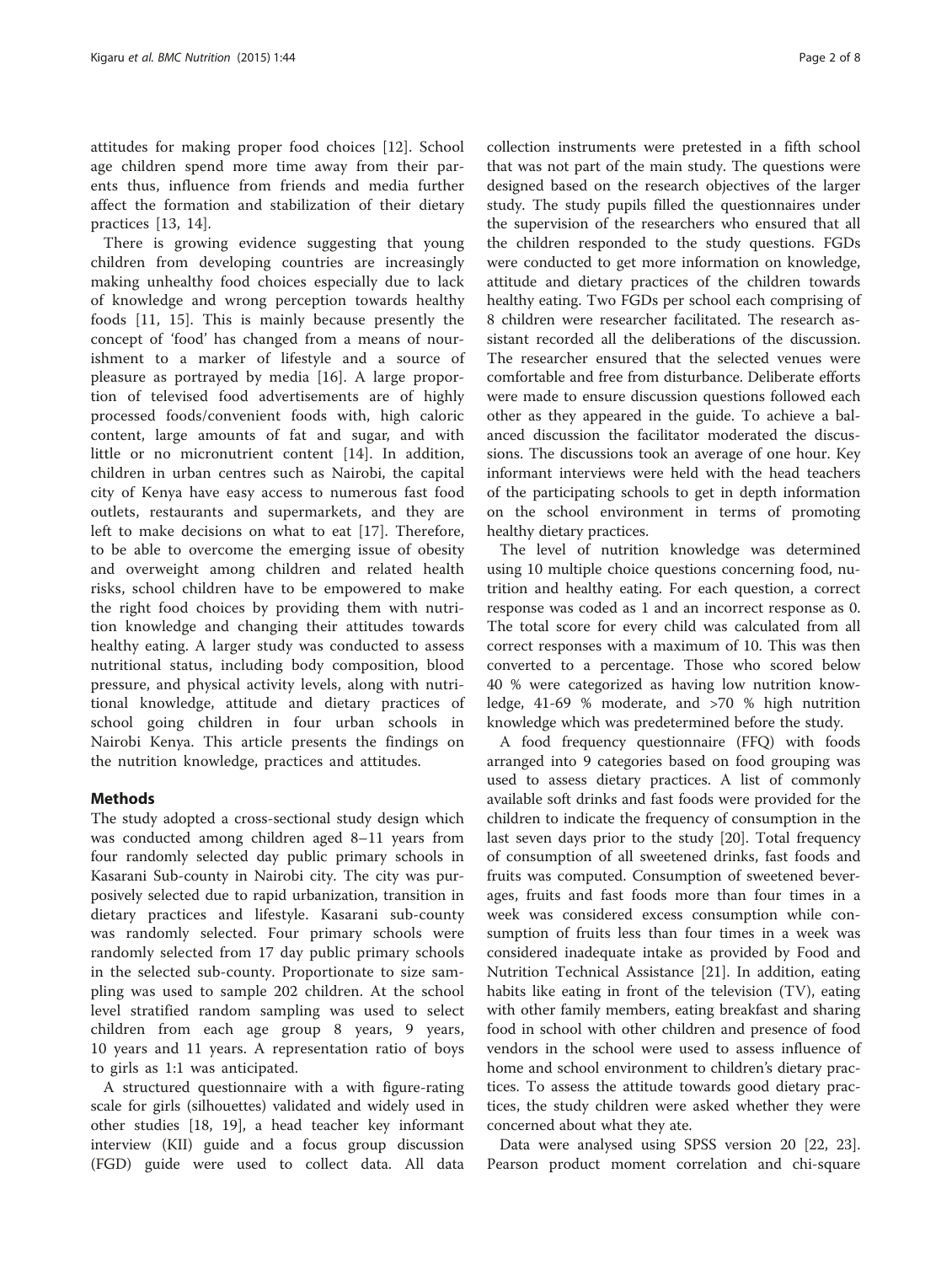tests were used to establish relationships and associations between nutrition practice, knowledge and attitude. Results were considered significant at  $P < 0.05$ . Qualitative data from FGD and KII were coded by assigning labels to variable categories. Common themes were then established and clustered in a patterned order to clarify variables. Inferences were made from particular data under each theme then conclusions were drawn from the findings. The findings were triangulated with the reported quantitative data. The study was approved by the Kenyatta University Ethical Review Committee. Written informed consent was sought from the children's parents and assent sought from the study children.

#### Results

#### Demographic characteristics of study pupils

The age distribution of the study population was between 8–11 years with majority (40.6 %) being 11 years. Mean age was  $10.07 \pm 0.9SD$ . Most of the study pupils were girls (54.0 %) while boys were 46.0 %. There was no significant difference  $(P > 0.05)$  between sexes. The average household size was  $4.9 \pm 1.4$  SD with maximum of nine members and minimum of two members in a household. Majority (28.2 %) of the household's had five household members. Most (79.7 %) households had fathers as household head with only a few (20.3 %) were being headed by females (Table 1).

|  | Table 1 Demographic characteristic of the study pupils |  |  |  |  |
|--|--------------------------------------------------------|--|--|--|--|
|--|--------------------------------------------------------|--|--|--|--|

|                | Characteristics | Number         | Percent (%) |
|----------------|-----------------|----------------|-------------|
| Sex            | Boys            | 93             | 46.0        |
|                | Girls           | 109            | 54.0        |
|                | Total           | 202            | 100         |
| Age (years)    | 8               | 15             | 7.4         |
|                | 9               | 38             | 18.8        |
|                | 10              | 67             | 33.2        |
|                | 11              | 82             | 40.6        |
|                | Total           | 202            | 100         |
| Household size | $\overline{2}$  | $\overline{4}$ | 4.0         |
|                | 3               | 25             | 12.4        |
|                | $\overline{4}$  | 46             | 22.8        |
|                | 5               | 57             | 28.2        |
|                | 6               | 41             | 20.3        |
|                | $\overline{7}$  | 16             | 7.9         |
|                | >8              | 9              | 4.5         |
|                | Total           | 202            | 100         |
| Household head | Fathers         | 183            | 79.7        |
|                | Mothers         | 19             | 20.3        |
|                | Total           | 202            | 100         |

#### Nutrition knowledge of the study pupils'

Results from this study showed that close to half (49.5 %) had moderate knowledge, about 32.7 % had low knowledge while 17.8 % had high knowledge (Table 2).

The mean knowledge score was  $5.16 \pm 1.6$  SD with a minimum of 1 point and maximum of 9 points, with lower quartile as 4, medium as 5 and upper quartile being 6 which indicated that pupils had moderate nutrition knowledge. This was despite the fact that all schools had lessons where healthy eating was taught as confirmed by the pupils' responses in the questionnaire and the key informants. The study established the proportion of pupils who responded correctly on various test questions (Table [3](#page-3-0)). This was mainly to identify which aspects of the knowledge aspects pupil's were weaker or stronger. Majority of the children (90.6 %) knew that fruits are healthy snacks and that consumption of too much fat can make someone become fat (62.4 %), while consumption of fruits and vegetables daily is good for body to fight against illnesses (74.3 %). Most children (88.1 %) knew that sugar, sweets and sweet foods are not good for health. However, most (77.2 %) were not aware that over consumption of sugary foods can make someone fat. Other nutrition aspects tested included the role of various food groups in the body. According to this study, pupils were found to be weak in identifying the role of various food groups in the knowledge test. Only 21 % were able to correctly identify the best source of energy food group while 54 % could not identify the group of nutrients that is good for building body muscles. Only 46 % of the study children knew that sweets and sugary foods should be least consumed. This shows that most children had minimal knowledge on nutrient classification and their functions in the body.

#### Attitude toward healthy eating

The study pupils were asked their feelings towards what they ate. Only 35.1 % of them reported that they were concerned about the foods eaten, while 64.9 % of them reported that they did not care about what they ate since they were still young. Figure rating scale established that more than half of the girls (59.6 %) had the perception that they were of lean size despite some of them being big from observation. A similar proportion (52.3 %) felt that they wanted to remain in that body shape, therefore felt no need to check their diet in relation to their body

| Table 2 Nutrition knowledge level among the school children |  |
|-------------------------------------------------------------|--|
|-------------------------------------------------------------|--|

| Nutrition knowledge (percentage) | Number | Percent |  |
|----------------------------------|--------|---------|--|
| Low $(< 40)$                     | 66     | 327     |  |
| Moderate (41-69)                 | 100    | 49.5    |  |
| High $(>70)$                     | 36     | 17.8    |  |
| Total                            | 202    | 100     |  |
|                                  |        |         |  |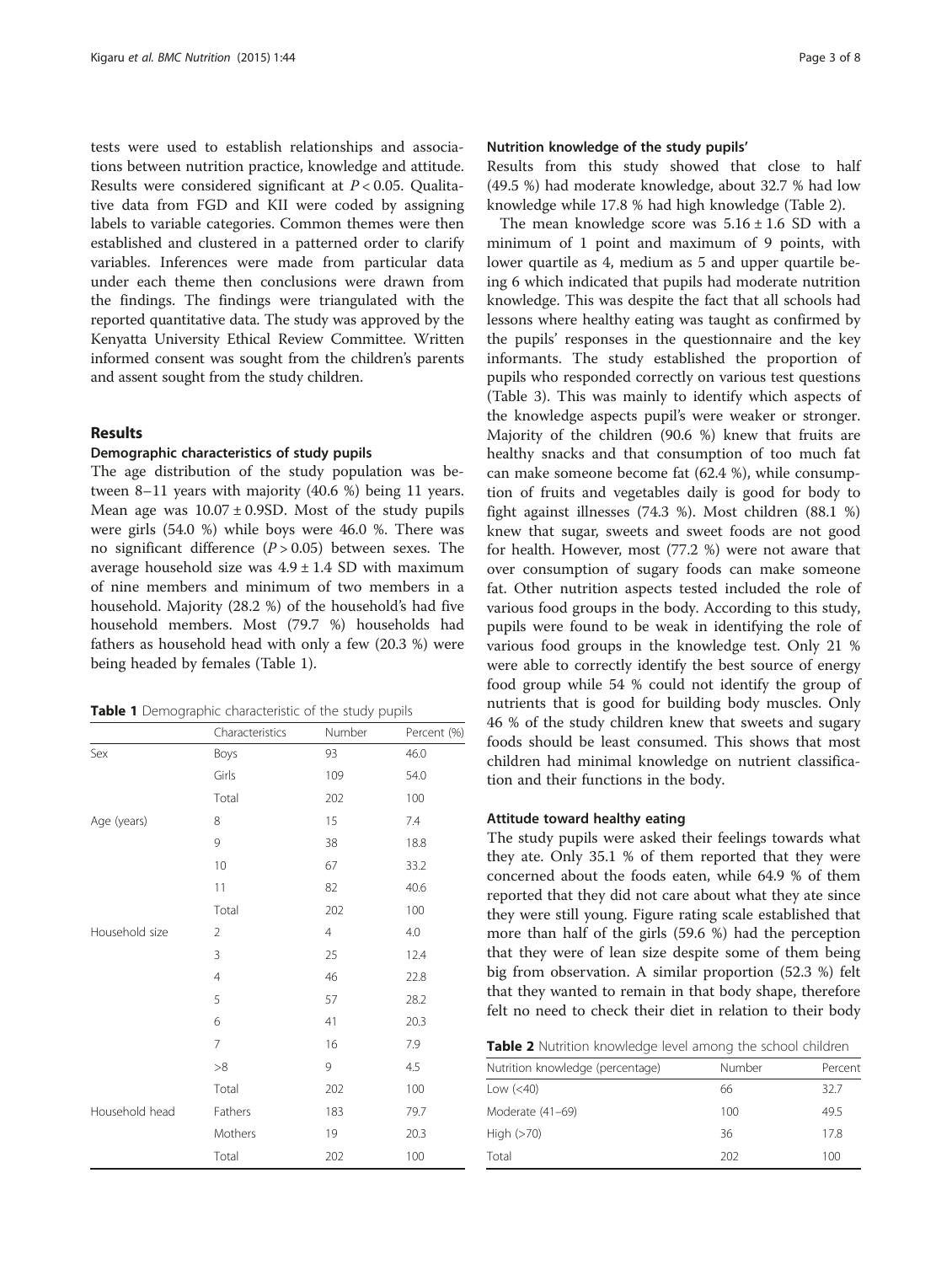<span id="page-3-0"></span>

| Table 3 Proportions of respondents with correct scores in |
|-----------------------------------------------------------|
| various nutrition knowledge aspects                       |

|                | Nutrition knowledge aspect tested                                                                                 | Number | % correct answers |
|----------------|-------------------------------------------------------------------------------------------------------------------|--------|-------------------|
| 1              | Fruits are healthy snacks                                                                                         | 183    | 90.6              |
| $\mathfrak{D}$ | When you eat too much fat you<br>can become fat                                                                   | 126    | 62.4              |
| 3              | Is eating fruit and vegetables every<br>day good for our bodies to fight<br>against illnesses like colds and flu? | 150    | 74.3              |
| 4              | Eating a lot of sugar, sweets and<br>sweet food, is good for health                                               | 178    | 88.1              |
| 5              | Eating a lot of sugar, sweets and<br>sweet food can make you fat                                                  | 46     | 22.8              |
| 6              | Food group that you should eat<br>the most of every day                                                           | 62     | 30.7              |
| 7              | Food group that you should eat<br>the least of every day                                                          | 93     | 46.0              |
| 8              | Food group that gives your body<br>the best energy                                                                | 43     | 21.3              |
| 9              | Food group that your body uses<br>to build muscles                                                                | 93     | 46.0              |
| 10             | Food group that best protects<br>the body against illnesses                                                       | 124    | 61.3              |

size and shape. From the FGDs, boys had a perception that being thin is not good since other boys would bully them and this made them eat a lot of food to be energetic in case other boys want to fight them.

#### Dietary practices

### Frequency of consumption of various foods among the children

From a 7 day food frequency questionnaire, 28 % of the children consumed sweetened drinks 4–7 times in a week while 49.0 % consumed sweetened drinks 1–3 times in a week. Fast foods were consumed by 40.6 % of study children 4–7 times and 32.7 % 2–3 times in a week. Some of the soft sweetened drinks consumed by the study children were carbonated sweet drinks (sodas) and artificial juices such as Afia, Quencher, Minute maid (brand names). Fast foods consumed by the children were smokies, sausages, chips (French fries), fatty doughnuts (*mandazi*) sweets, cakes, chocolate and popcorns.

Regarding consumption of fruits, only 9.4 % had consumed fruits 4–7 times in the previous 7 days prior to data collection as reported from food frequency questionnaire. About 33.2 % had consumed fruits 2–3 times in 7 days while 48.5 % had consumed fruits only once in 7 days (Table 4). Follow up questions showed that of those who had consumed fruits, 49 % ate fruits because of the sweet taste, while 17.3 % ate fruits because they were told by parents to eat them. About 33.7 % of the children reported to eat fruits because they saw other family members eat them. Consumption of other healthy snacks like nuts and milk (not in tea) was assessed. It was noticed that although nuts such as groundnuts were available and packaged in small and affordable portions, most children never consumed them. More than half (59.9 %) had not consumed nuts even a single time in the last seven days prior to the study. Milk on its own had been consumed only once by 61.4 % of the study children. Complementary findings from focus group discussion showed that study children preferred to buy processed juices and carbonated sweet drinks rather than milk. From the FGDs, it was noted that most of these soft drinks were consumed mainly away from home, when the pupils were going to or coming back from school. Children who did not carry packed lunch were given money to carry to school to buy either lunch or snacks. Children did not report back to their parents what type of food and/or snacks they bought while at school and therefore parents were not aware of the foods that their children consumed outside home especially snacks.

#### Snacking habits of the study children

To establish whether study children were able to make informed choices on healthy snacks, they were asked what they usually ate when they felt like snacking. The findings are presented in Table [5](#page-4-0).

The most preferred snacks were potato chips (78.2 %) and chocolate (69.3 %). Other commonly preferred snacks by children were cakes, sandwiches, sweets, smokies (smoked sausage), sausages, and popcorn (Table [5](#page-4-0)). Fruits like an apple or nuts were indicated only a few times. This shows that children did not engage much in healthy snacking. From FGDs, children

Table 4 Frequency of consumption of various food items in the last 7-days

| Food group       | 4-7 times |      | $2-3$ t/times |      | once |      | Not consumed in the last 7 days |      |
|------------------|-----------|------|---------------|------|------|------|---------------------------------|------|
|                  | N         | %    | n             | $\%$ | n    | $\%$ | n                               | %    |
| Fruits           | 19        | 9.4  | 67            | 33.2 | 98   | 48.5 | 17                              | 8.4  |
| <b>Nuts</b>      |           | 1.5  | 24            | 11.9 | 54   | 26.7 | 121                             | 59.9 |
| Milk             | 24        | 11.9 | 43            | 21.3 | 124  | 61.4 |                                 | 5.4  |
| Sweetened drinks | 57        | 28.2 | 72            | 35.6 | 27   | 13.4 | 46                              | 22.8 |
| Fast foods       | 82        | 40.6 | 66            | 32.7 | 0    | 0.0  | 54                              | 26.7 |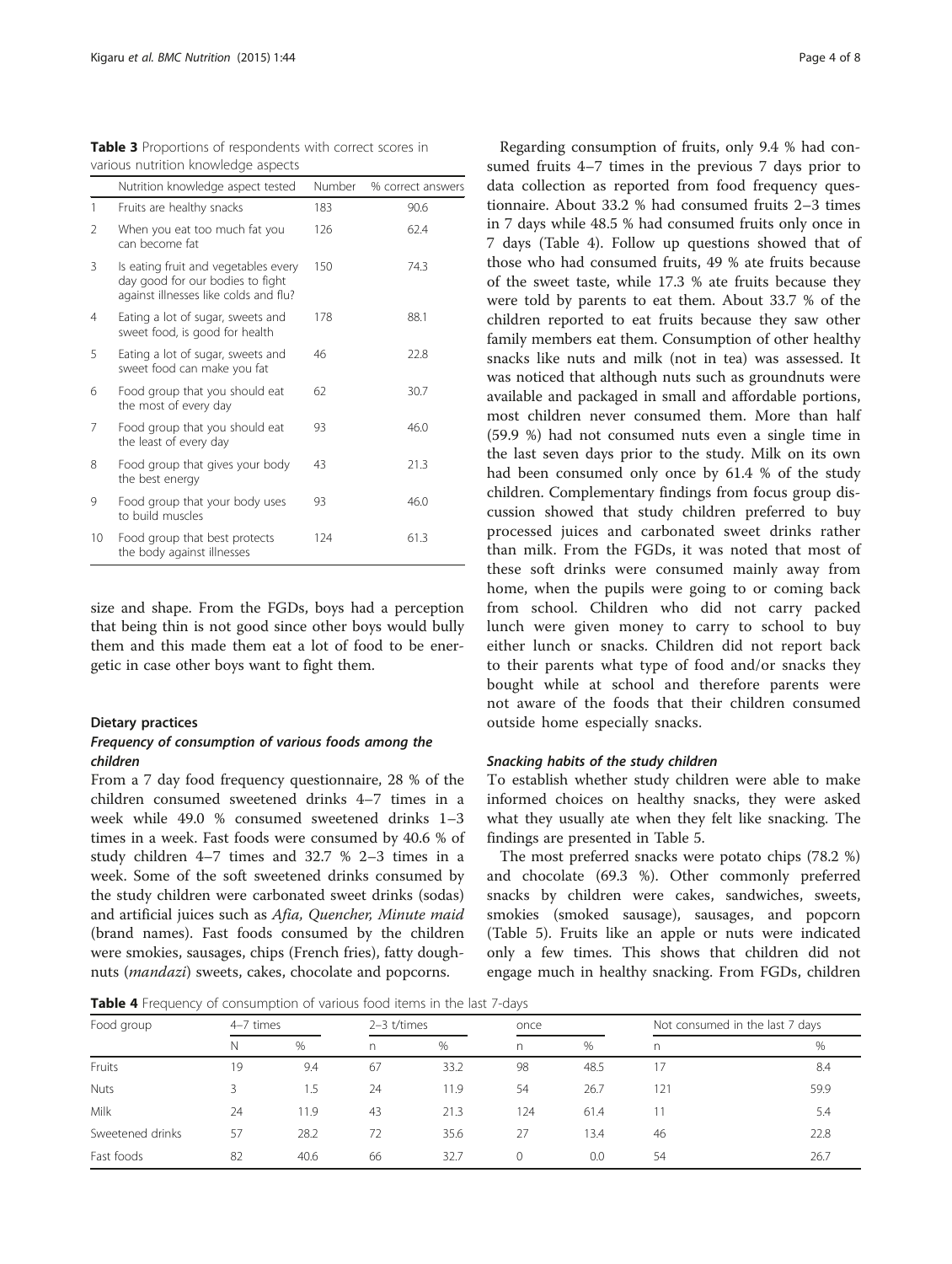<span id="page-4-0"></span>Table 5 Choice of snacks made by the study children

| Food/snack*              | Number | Percent |
|--------------------------|--------|---------|
| Chips (French fries)     | 158    | 78.2    |
| Sweets                   | 105    | 52.0    |
| Sandwich                 | 110    | 54.4    |
| Chocolate                | 140    | 69.3    |
| Cakes                    | 116    | 54.7    |
| Popcorns                 | 82     | 40.5    |
| Sausages                 | 83     | 41.1    |
| Smokies (smoked sausage) | 103    | 51.0    |

\*Multiple responses were allowed in this question

reported that they consumed the mentioned food items mainly because of the sweet taste. In addition, children reported that while away from home they would tend to buy snacks, which were usually not found at home. Availability of cheap fast foods and sweet beverages in the environment surrounding the school encouraged their consumption among the pupils. Other practices associated with food intake while at school were carrying of packed lunch to school which was often shared among the pupils and carrying money to school for buying lunch or snacks (Table 6).

From the results, 68.3 % children carried lunch box daily to school. The study noted that majority of those who carried lunch to school (77.3 %) usually shared with other children. This shows that what children ate was also greatly influenced by what other children carry to school. Almost all of the study children (95.5 %) carried money to school to buy either mid morning snacks or lunch for those who did not carry lunch box to school. All schools had a parent-funded feeding program whose participation was not compulsory as reported by key informants hence most children preferred carrying lunch box to school and/or money to buy food. From the key

| <b>Table 6</b> Practices associated with food intake |
|------------------------------------------------------|
|------------------------------------------------------|

| Variable                |                                   | Frequency | Percent |
|-------------------------|-----------------------------------|-----------|---------|
| Carry lunch box         | Yes                               | 138       | 68.3    |
|                         | <b>No</b>                         | 48        | 23.8    |
|                         | Sometimes (2-3 times<br>per week) | 16        | 7.9     |
|                         | Total                             | 202       | 100     |
| Share lunch with others | Yes                               | 99        | 64.3    |
|                         | <b>No</b>                         | 35        | 22.7    |
|                         | Sometimes (2-3 times<br>a week)   | 20        | 13.0    |
|                         | Total                             | 160       | 100.0   |
| Carry money to school   | Yes                               | 193       | 95.5    |
|                         | <b>No</b>                         | 9         | 4.5     |
|                         | Total                             | 202       | 100     |

informants, there were many food vendors adjacent to the schools. The schools did not have food policy to regulate food items sold in the surrounding shops. Key informants reported that children had easy access to variety of snacks from the shops. Moreover, the schools did not have shops within the school compound and therefore children relied on what was available in the surrounding shops. In addition, the products were also easily available and in various packaging sizes, which children would afford.

#### Eating environment at home

Eating environment at home was also assessed. Most of the children (82.1 %) ate food in front of the TV at home, either daily or at least 2–3 times in a week (Table 7). Moreover, about 32.2 % of the study children ate their food in the absence of their parents, either always or sometimes (at least 2–3 times in a week). This is an indication that most children ate food unsupervised. In this study, breakfast was consumed by the majority of children (92.1 %), although the quality of the breakfast is not reported in this paper.

## Relationship between nutrition knowledge, attitude and practices

Nutrition knowledge had no significant relationship  $(P > 0.05)$  with dietary practices (Table [8\)](#page-5-0). Attitude was found to have a significant relationship ( $p < 0.05$ ) with practices on consumption of sweetened beverages, consumption of fast foods and consumption of fruits (Table [8\)](#page-5-0). This implies that good attitude towards nutrition plays an important role in improving nutrition practices among school children. Children who watched TV were found not to be concerned on what they ate as

Table 7 Eating environment among the study pupils at home

| Home eating environment aspect |                                 | Number | Percent |
|--------------------------------|---------------------------------|--------|---------|
| Ate in front of TV             | Yes                             | 131    | 64.9    |
|                                | No                              | 38     | 18.8    |
|                                | Sometimes (2–3 times<br>a week) | - 33   | 16.3    |
|                                | Total                           | 202    | 100     |
| Eating meals with the family   | Yes                             | 137    | 67.8    |
|                                | No                              | 22     | 10.9    |
|                                | Sometimes (2–3 times<br>a week) | 43     | 21.3    |
|                                | Total                           | 202    | 100     |
| Consumption of breakfast       | Yes                             | 189    | 92.1    |
|                                | No                              | 9      | 4.5     |
|                                | Sometimes (2-3 times<br>a week) | 7      | 3.5     |
|                                | Total                           | 202    | 100     |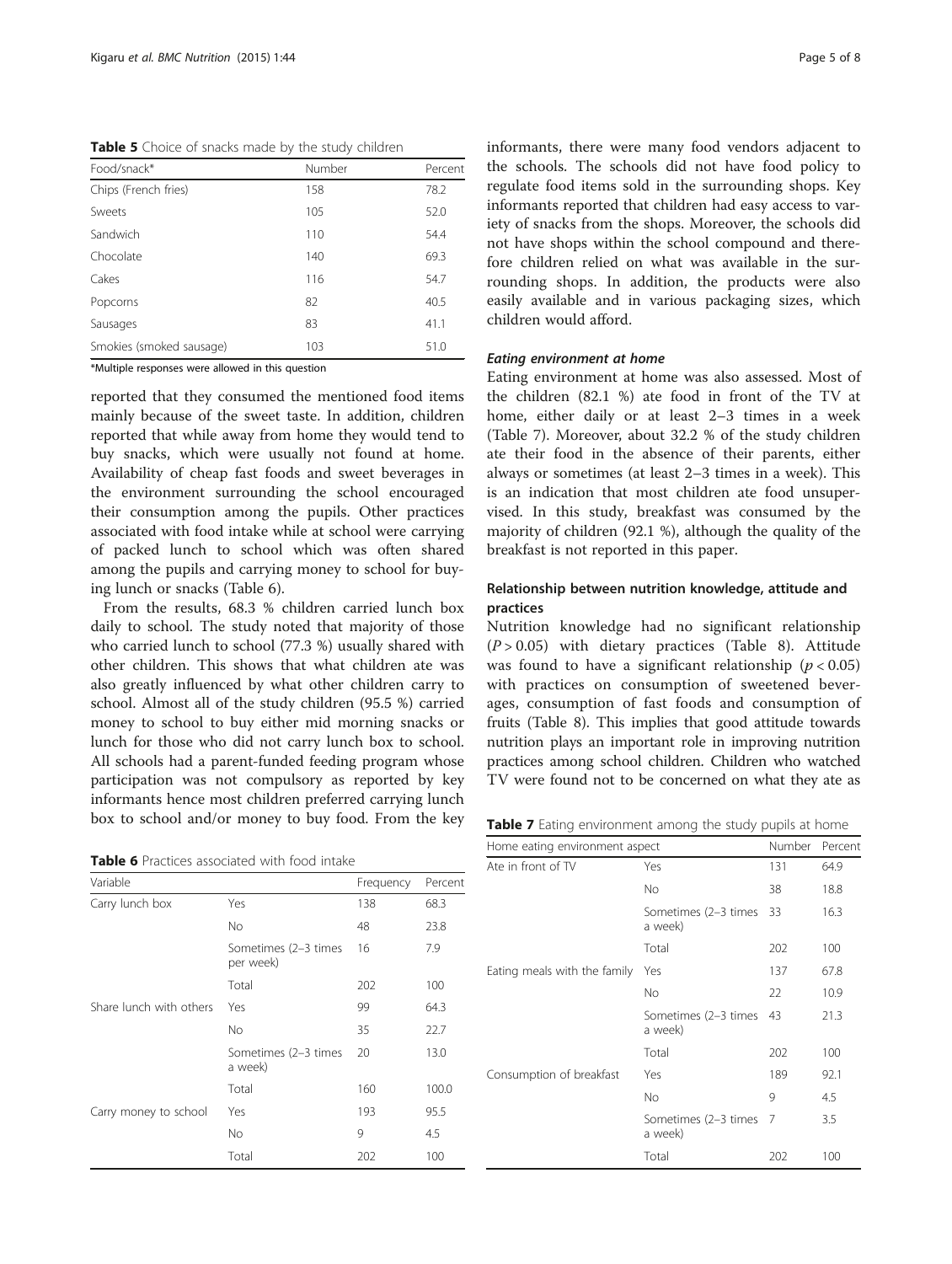<span id="page-5-0"></span>Table 8 Relationship between knowledge, attitude, home environment and dietary practices

| eriviroriment and dietary practices                                                         |                                     |
|---------------------------------------------------------------------------------------------|-------------------------------------|
| Relationship between overall nutrition knowledge score and frequency<br>of food consumption |                                     |
| Sweetened/sugary drinks                                                                     |                                     |
| Carbonated drink                                                                            | $r = -0.101$ ; $p = 0.061$          |
| Artificial juice                                                                            | $r = -0.112$ ; $p = 0.059$          |
| Fast foods                                                                                  |                                     |
| Chips                                                                                       | $r = -0.115$ ; $p = 0.062$          |
| Chocolate                                                                                   | $r = -0.157$ ; $p = 0.078$          |
| Sausages                                                                                    | $r = -0.101$ ; $p = 0.061$          |
| Doughnuts                                                                                   | $r = -0.114$ ; $p = 0.060$          |
| Smokies                                                                                     | $r = -0.129$ ; $p = 0.063$          |
| Sweets                                                                                      | $r = -0.165; p = 0.058$             |
| Sandwich                                                                                    | $r = -0.154$ ; $p = 0.69$           |
| Popcorns                                                                                    | $r = -0.185; p = 0.06$              |
| Cakes                                                                                       | $r = -0.165; p = 0.06$              |
| Fruits                                                                                      | $r = (0.101 - 0.170)$ ; $p > 0.05$  |
| Relationship between attitude and frequency of food consumption                             |                                     |
| Sweetened/sugary drinks                                                                     |                                     |
| Carbonated drink                                                                            | $X^2 = 101.7$ df = 6, P = <0.001    |
| Artificial juice                                                                            | $X^2$ = 64.738 df = 6, P = <0.001   |
| Fast foods                                                                                  |                                     |
| Chips                                                                                       | $X^2$ = 70.969 df = 6, P = <0.001   |
| Chocolate                                                                                   | $X^2 = 181.8$ df =6, P = <0.001     |
| Sausages                                                                                    | $X^2 = 185.8$ df = 6, P = <0.001    |
| Doughnuts                                                                                   | $X^2$ = 71.836, df = 6, P = <0.001  |
| Smokies                                                                                     | $X^2 = 172.0$ df = 6, $P = < 0.001$ |
| Sweets                                                                                      | $X^2$ = 62.778, df = 6, P = <0.001  |
| Sandwich                                                                                    | $X^2 = 163.7$ df = 6, P = <0.001    |
| Popcorns                                                                                    | $X^2 = 111.7$ df = 6, P = <0.001    |
| Cakes                                                                                       | $X^2$ = 125.5 df = 6, P = <0.001    |
| Fruits                                                                                      | p > 0.05                            |
| Relationship between home environment and attitude towards healthy<br>eating                |                                     |
| Watching TV                                                                                 | $X^2 = 4.5215$ df = 1, P = 0.002    |
| Eating with family members                                                                  | $X^2$ = 2.5462 df = 1, P < 0.001    |

compared to those who did not  $(X^2 = 4.5215 \text{ df} = 1 p =$ 0.002). Children who ate together with parents were found to be concerned of what they ate than those who ate alone  $(X^2 = 2.5462 \text{ df} = 1 < 0.001).$ 

#### Discussion

The aim of this study was to establish nutrition knowledge and attitudes of school going children in relation to dietary practices. Overall, children in this study had moderate nutrition knowledge. in contrast to previous studies which reported low nutrition knowledge among school children [[6, 13, 24\]](#page-7-0). This current finding could be attributed to the fact that at present health lessons were offered in school. School children however felt that they needed not be concerned about what they ate as they were still young.

Nutrition knowledge had no significant relationship with dietary practices in this study. This implies that even though study children had some level of knowledge on the effect of unhealthy diet on their health, they still continued to consume unhealthy diets. This finding is similar to that of another study which found poor dietary practices even among children with good nutrition knowledge [\[5](#page-7-0)]. Other studies have shown nutritional knowledge as a factor that influence the decisions individuals make about food [[20](#page-7-0), [24](#page-7-0), [25](#page-7-0)]. Lack of nutrition knowledge has been implicated as a cause of poor dietary habits [[26](#page-7-0)]. However, knowledge alone may not be adequate to have proper dietary practices. Positive attitude and behaviour change toward healthy eating early in childhood contributes immensely in adopting healthy food habits [\[8](#page-7-0)]. Studies also confirm that linking knowledge and practice in nutrition education is a challenge and need behaviour and attitude change [\[27](#page-7-0)].

Findings that dietary practices among children were characterized by excess consumption of fast foods and sweetened beverages, an indication of unhealthy food choices and the main reason for consumption of these foods being sweet taste and ease accessibility, are in agreement with other studies which found that young children from developing countries are increasingly making unhealthy food choices especially due to lack of knowledge and negative attitude [\[15](#page-7-0), [28](#page-7-0)]. Previously, over consumption of sweetened drinks/beverages was a trend observed among American population [[29](#page-7-0)]. However, current studies indicate increased consumption of fast foods among children in developing countries, with increased consumption of sugar-sweetened beverages, contribute to a greater number of total caloric intake and directly to obesity epidemic [[29](#page-7-0)–[31](#page-7-0)]. Contribution of total energy intake from fast foods and sweetened beverage in relation to obesity has been supported by other studies [[10, 32](#page-7-0), [33](#page-7-0)]. There is supporting evidence that excessive sugar and fat intake from soft drinks and junk foods increases energy intake, which is likely to increase the risk of overweight and obesity [[16](#page-7-0)].

Availability of cheap snacks in the environment surrounding the school encouraged consumption of the junk foods by the pupils as reported in the FGDs and by the key informants. Other researchers support that easy access to soft drinks from local vendors contribute to their increased consumption [\[34](#page-7-0)]. Research has also demonstrated the importance of not only food availability but also accessibility of healthier foods as a measure to promote good dietary practices among children. This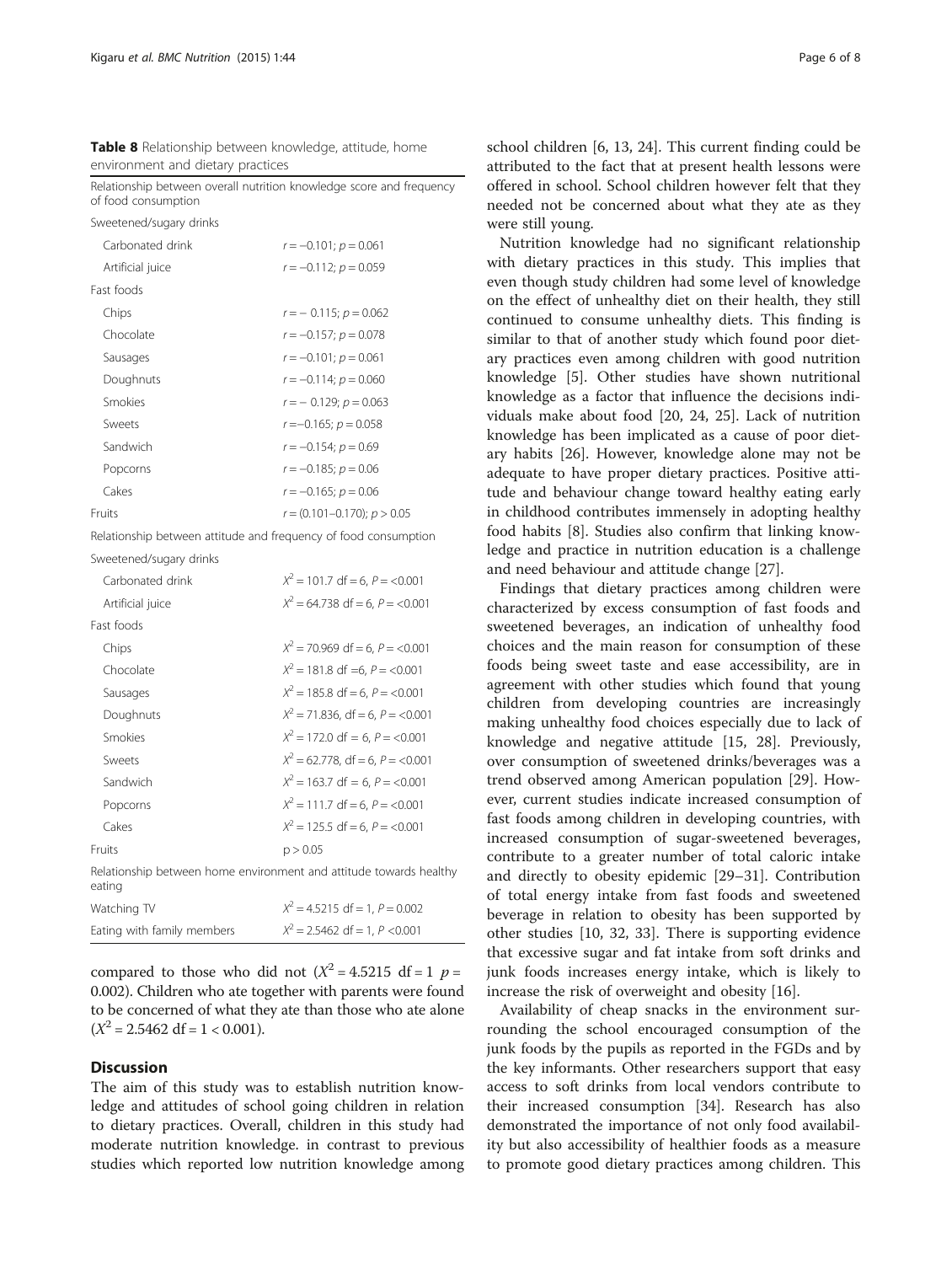is because whichever foods are easily accessible and ready to be eaten, children are more likely to eat them [[35\]](#page-7-0). From the focus group discussions, sweet taste was highlighted as among the main reasons for consumption of soft drinks and fast foods. Children in Nairobi have easy access to numerous fast food outlets [\[17\]](#page-7-0). Children also reported that some of the sweet snacks such as juices, biscuits, cakes chocolate were hardly bought at home by the parents and therefore once given money for lunch they preferred buying such. In addition, the products were easily available in local kiosks and in various packaging sizes, which children could afford even without the knowledge of the parents. This shows that children have an opportunity to make food choices, thus with good nutrition knowledge and positive attitudes, there exists an opportunity to make healthier choices.

The findings that most children in this study ate their meals at home without parent's supervision are in agreement with other studies that showed that the proportion of school age children spending more time away from their parents is increasing thus parents miss out the opportunity to impact good nutritional knowledge and practices [\[8](#page-7-0), [36](#page-7-0)]. Another study showed that about 60 % of 8–12-year-old children chose their own foods yet studies have associated children's eating alone with poor dietary practices due to lack of parental guidance [\[25](#page-7-0)]. Family environment has the potential to influence and enhance good dietary practices as children are likely to mimic their parents' practices [\[37](#page-7-0)]. Recent research conducted with Irish children indicated that parents were major influencers in their children's diets and that frequency of shared meals has a positive effect on children's food knowledge [[38](#page-7-0)].

Majority of the children in this study ate while watching television and those that had access to TV had higher consumption of fast foods and sweetened beverages. While the television is an avenue for food advertisement and promotion [\[39](#page-7-0), [40\]](#page-7-0) most of the televised foods are junk and highly processed with high sugar, fat and salt content. These televised adverts greatly influence dietary habits of children [[40](#page-7-0), [41\]](#page-7-0). A study on chronic non-communicable diseases in Brazil noted that a considerable number of the foods requested by children were advertised on TV during the 6 previous months [[1](#page-7-0)]. Further, another study reported that exposure to TV food advertisement brought negative changes in dietary behaviour especially among school children [\[36\]](#page-7-0). In this current study, both quantitative and qualitative methods were used to support this discussion. However, the results in this study are limited to urban day public schools only.

#### Conclusion

Children had moderate nutrition knowledge. Knowledge had no association with practices. However, attitude significantly influenced dietary practices. Children did not translate nutrition knowledge into practice. The main factors that influenced dietary practices were mainly the taste of foods (sweet taste) and the feeling that they did not have to be concerned about what they ate since they were still children. This study concludes that there was a disconnect between nutrition knowledge, dietary practices and attitude. Children had money and made independent decisions on what to buy while away from home. At home children mainly ate food alone, unsupervised. Availability of unhealthy snacks contributed to their high consumption.

#### Recommendation

Since children at this age make more independent decision on food choices, this study recommends creating awareness on the effect of poor dietary practices on overweight and obesity and associated health risks. This should aim at improving nutrition knowledge, positive attitudes and appropriate dietary practices. Parents are encouraged to monitor their children's eating process and expenditure of pocket money. This study recommends availability tuck shops within the school environment and appropriate policies if school children must bring lunch money to school.

#### Abbreviations

FANTA: Food and nutrition technical assistance; FFQ: Food frequency questionnaire; FGD: Focus group discussion; KII: Key informant interview; SPSS: Statistical package for social sciences; TV: Television.

#### Competing interests

The authors declare that they have no competing interests.

#### Authors' contributions

DMDK, CL and TM conceived the study. DMDK and ZWN with support from CL, TM and CMM collected data, conducted data analysis and interpretation and drafted the manuscript. CL, TM and CMM revised the manuscript. All authors read and approved the final manuscript.

#### Acknowledgements

The International Atomic Energy Agency (IAEA) is acknowledged for partial funding of the larger study; RAF6042 in which this study was nested. Also acknowledged is Kenyatta University as the coordination centre. Research assistants and especially Grace Munthali are thanked for their assistance in data collection. The teachers of study schools and study children are greatly thanked for responding to data collection tools. Parents and guardians to the study children are acknowledged for consenting to this study.

#### Author details

<sup>1</sup> Kenyatta University, Department of Food, Nutrition and Dietetics, PO BOX 43844-00100, Nairobi, Kenya. <sup>2</sup>The International Atomic Energy Agency (IAEA), Nutritional and Health Related Environmental Studies Section, Division of Human Health, Department of Nuclear Sciences and Application, Nairobi, Kenya. <sup>3</sup>Global Alliance for Improved Nutrition (GAIN), PO Box 13733-00800 Nairobi, Kenya.

Received: 29 July 2015 Accepted: 21 December 2015 Published online: 29 December 2015